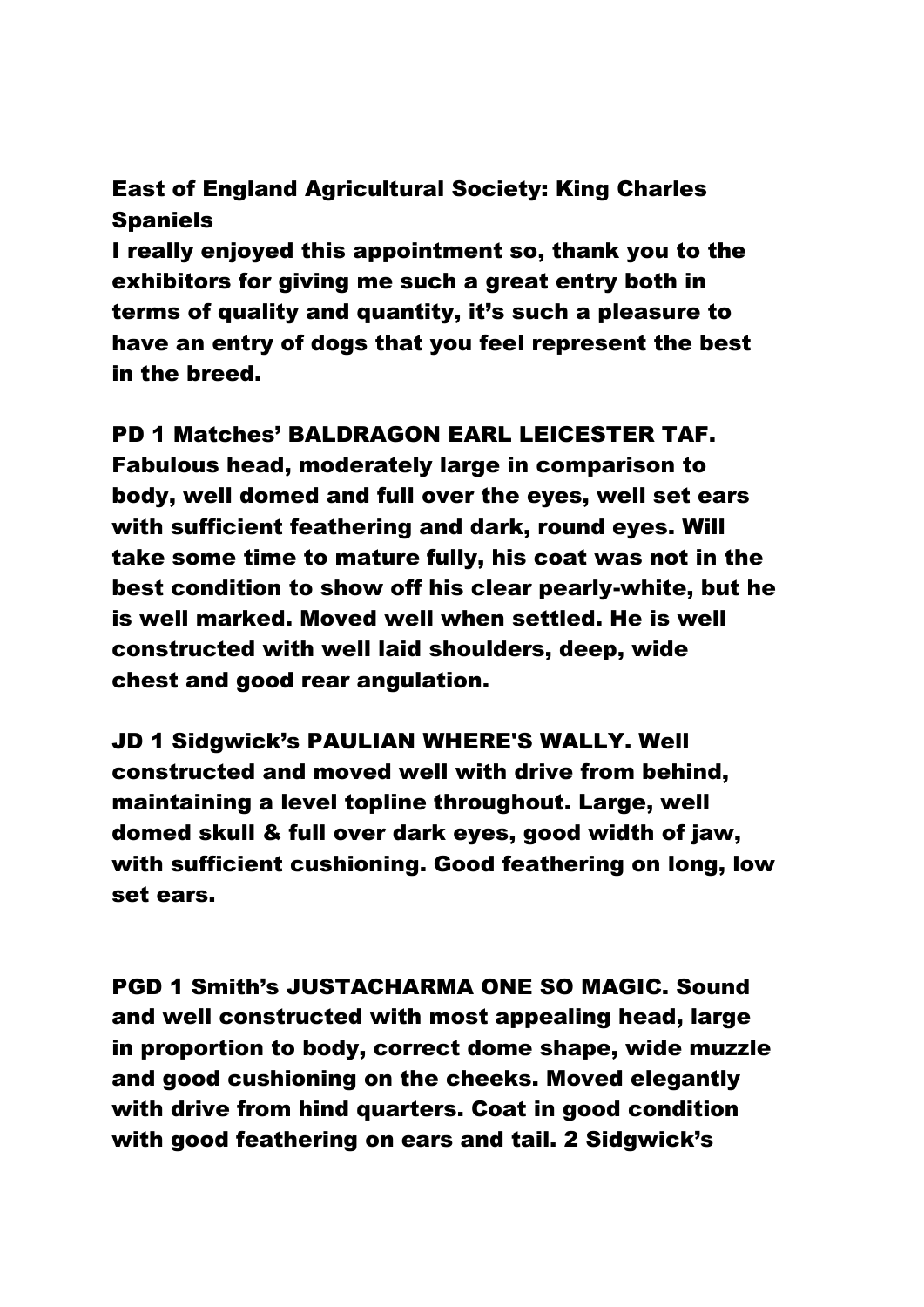## PAULIAN WHERE'S WALLY. 3 Lindley's HEADRA'S FLASH THE CASH AT MEGLIND

LD 1 Smith's JUSTACHARMA MAGIC IS HERE. Sound and balanced overall, with level topline that he maintained on the move. Liked his head, large in proportion to body, well domed and full over the eyes, low set ears with good feathering. Carried his head proudly on medium length that led to well laid shoulders. Moved with drive and elegance. 2 Bowles-Robinson's BALDAGON BRECON JW, Well marked with lovely domed skull, wide and well cushioned muzzle. Short cobby body with a good spring of rib. Moved well, with elegance and sufficient drive. 3 Johnson's TOMODACHI AT ALAMBRA

OD 1 Schemel's CH TUDORHURST COMMODORE top quality dog, sound and well balanced. Loved his head, correct dome shaped skull with low set, long ears with good feathering; dark, round eye with appealing expression; good width to his well cushioned muzzle. Good reach of neck leading to a level topline that he maintained on the move. Moved soundly in front and rear, providing a free, active and elegant picture when moving in profile. Probably a little long in body to be perfect, but he is sound as a bell. BD , BOB. 2 Smith's CH HEADRA'S TRULY MAGIC IS JUSTACHARMA Another sound, proportionate dog with excellent breed features. Well domed skull, long and low set ears with good feathering. Moved well, maintaining his strong level topline, parallel in front and rear. RBD. 3 Hunter's MAYNORTH SHADES OF HEAVEN AT HOOEBARTON.

PB 1 Bowles-Robinson's BALDRAGON HOLD THAT THOUGHT. A star of the future, no doubt. Gorgeous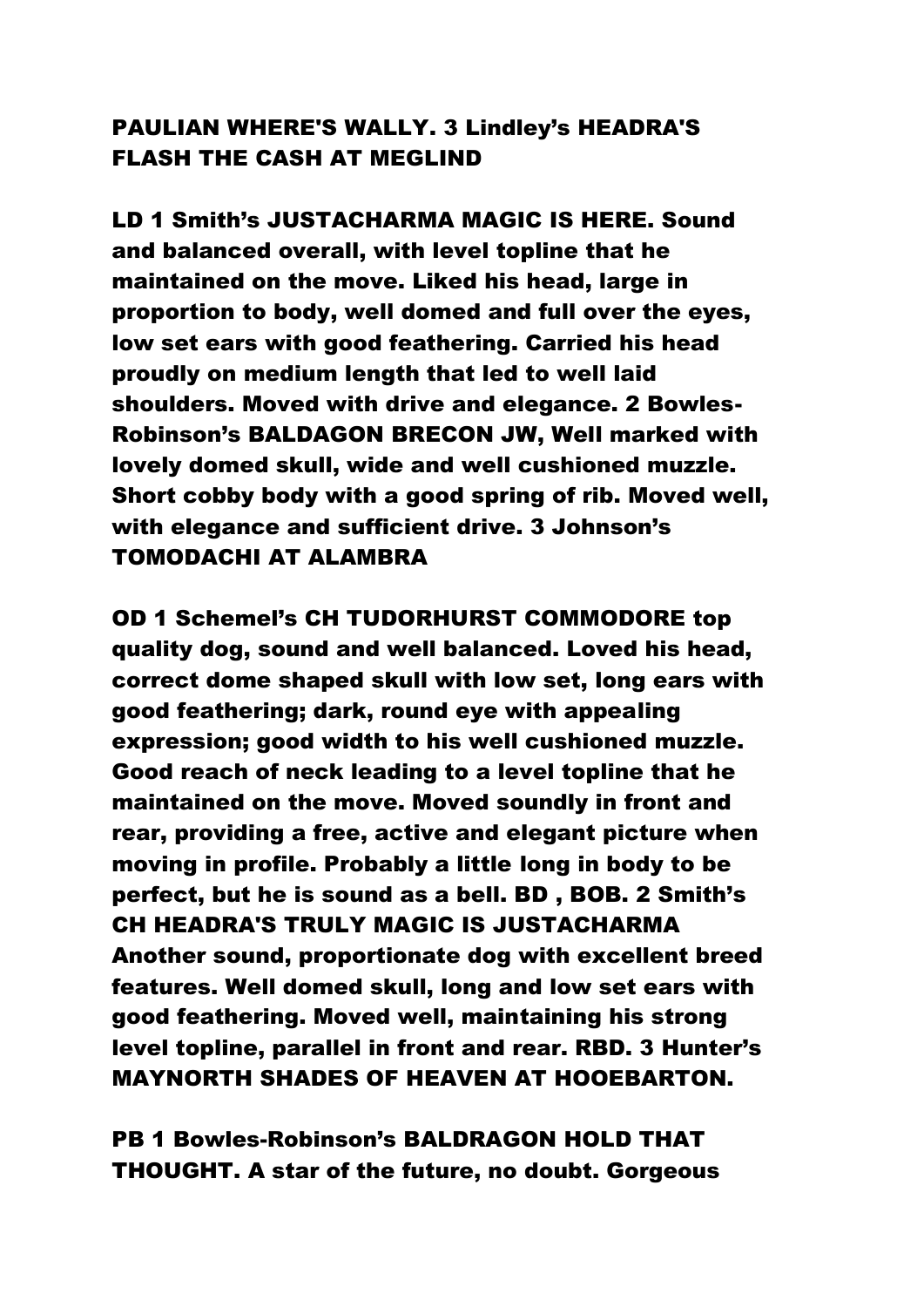head and expression, correct dome shaped skull, low set, long ears. Level topline that she maintained on the move. Well constructed, moderate length of neck, well placed shoulders and well angulated hindquarters gave her a free and elegant movement in profile, with parallel movement in front and rear. Her coat will develop as she matures, but was beautifully presented here, showing off her 'pearly white' and rich redchestnut marking beautifully. BP.

# JB 1 Bowles-Robinson's BALDRAGON HOLD THAT THOUGHT

PGB 1 Lindley's JUSTACHARMA MAGIC IS FOR YOU AT MEGLIND Well balanced and proportionate with good bone and rib. Typical head and expression, well domed skull and well set ears. Well laid shoulders, level topline that she maintained on the move, well angulated. Moved well. 2 Matches' KHANDRO STEP INSIDE LOVE TO FOCHAI. Loved her head, nicely domed, moderately large in comparison to body, well set ears with good feathering, dark round eyes. Was not moving especially well today so hard to judge.

LB 1 Goodwin's LANOLA MADEMOISELLE JW Well balanced overall and good for size. Nicely domed skull, very typical expression, dark, round eyes, well set ears. Good reach of neck, level topline when stood, good rear angulation and moved straight in front. 2 Matches' KHANDRO LA VIE EN ROSE FROM FOCHAI Appealing head and expression, correctly domed, moderately large in comparison to body, well set ears with good feathering, dark round eyes. 3 Smith's JUSTACHARMA ONE MORE MAGIC